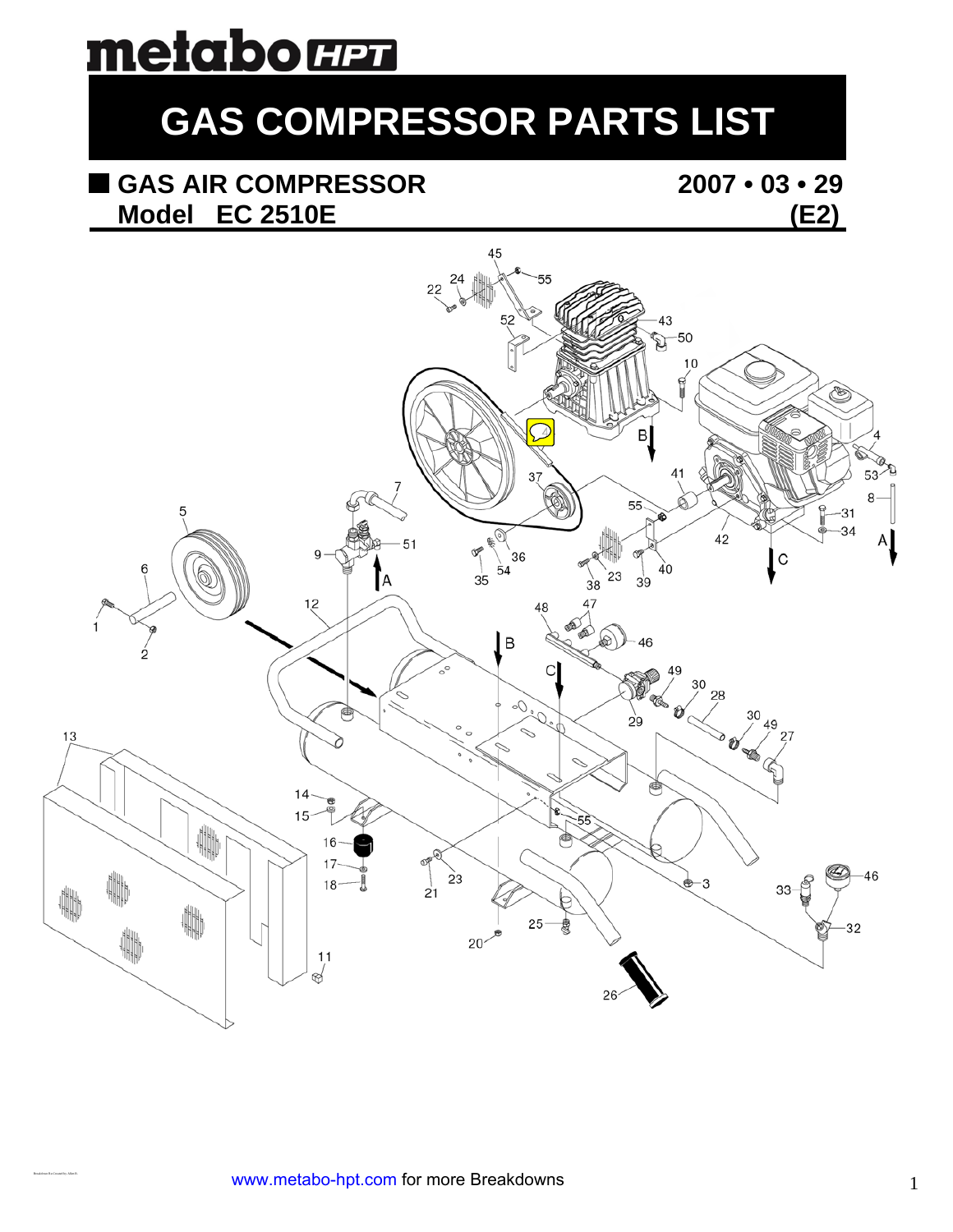| <b>Parts List</b><br><b>EC2510E</b> |           |                              |                 |            |  |
|-------------------------------------|-----------|------------------------------|-----------------|------------|--|
| Item#                               | Code<br># | <b>DESCRIPTION NO</b>        | <b>USED</b>     | Remarks    |  |
| $\mathbf{1}$                        | 881551    | SCREW, (5pcs.)               | 2               | 4084130000 |  |
| 2881401                             |           | NUT, (10pcs.)                | 2               | 4084410000 |  |
| 3885557                             |           | <b>NUT</b>                   | $\overline{4}$  | 7020240000 |  |
| 4 8 8 5 4 2 2                       |           | PNEUMATIC ACCELERATOR        | 1               | 9100710060 |  |
| 5160616                             |           | <b>WHEEL</b>                 | 1               | 9700000381 |  |
| 6 885424                            |           | <b>WHEEL PIN</b>             | 1               | 9100710050 |  |
| 7885425                             |           | <b>INFEED TUBE</b>           | 1               | 9100710030 |  |
| 8881675                             |           | <b>TUBE</b>                  | 1               | 4089000019 |  |
| 9 885426                            |           | <b>AUTO UNLOADING VALVE</b>  | 1               | 9100930120 |  |
| 10 160 608                          |           | SCREW, (3pcs.)               | 4               | 4084110000 |  |
| 11 885427                           |           | <b>CLAMP</b>                 | $6\phantom{1}6$ | 7092010000 |  |
| 12 885428                           |           | <b>TANK</b>                  | 1               | 9700000258 |  |
| 13 885429                           |           | <b>BELT GUARD</b>            | 1               | 7240260000 |  |
| 14 881 401                          |           | NUT, (10pcs.)                | 4               | 4084410000 |  |
| 15 881 419                          |           | WASHER, (10pcs.)             | 4               | 4084470000 |  |
| 16 881 684                          |           | RUBBER, (4pcs.)              | 4               | 9700000256 |  |
| 17 881 573                          |           | WASHER, (10pcs.)             | 4               | 4084500000 |  |
| 18 881 454                          |           | SCREW, (5pcs.)               | 4               | 4084140000 |  |
| 20 160611                           |           | NUT, (5pcs.)                 | 4               | 4084400000 |  |
| 21 881 479                          |           | SCREW, (5pcs.)               | 8               | 4084270000 |  |
| 22 881479                           |           | SCREW, (5pcs.)               | 1               | 4084270000 |  |
| 23 881 573                          |           | WASHER, (10pcs.)             | 8               | 4084500000 |  |
| 24 881573                           |           | WASHER, (10pcs.)             | 1               | 4084500000 |  |
| 25 882610                           |           | <b>DISCHARGE TAP</b>         | 1               | 7130440000 |  |
| 26 881 582                          |           | <b>RUBBER HANDLE</b>         | 1               | 9100930130 |  |
| 27 881 677                          |           | <b>JOINT</b>                 | 1               | 7080010000 |  |
| 28 885431                           |           | <b>HOSE</b>                  | 1               | 6011301008 |  |
| 29 885432                           |           | PRESSURE REDUCER             | $\mathbf 1$     | 9100930140 |  |
| 30 885433                           |           | <b>HOSE CLAMP</b>            | $\overline{2}$  | 9100710090 |  |
| 31 885434                           |           | SCREW, (5pcs.)               | 4               | 4084150000 |  |
| 32 885435                           |           | <b>JOINT</b>                 | 1               | 7082140000 |  |
| 33 881 652                          |           | <b>SAFETY VALVE</b>          | 1               | 7192840000 |  |
| 34 160 612                          |           | WASHER, (10pcs.)             | 8               | 4084490000 |  |
| 35 885436                           |           | SCREW, (3pcs.)               | 1               | 4084190000 |  |
| 36 885437                           |           | <b>WASHER</b>                | 1               | 7152550000 |  |
| 37 885438                           |           | <b>PULLEY</b>                | 1               | 9100930150 |  |
| 38 881 479                          |           | SCREW, (5pcs.)               | 1               | 4084270000 |  |
| 39 884424                           |           | SCREW, (5pcs.)               | 1               | 4084080000 |  |
| 40 885440                           |           | <b>PLATE</b>                 | 1               | 9100710020 |  |
| 41 885441                           |           | <b>SPACER</b>                | 1               | 9100710070 |  |
| 42 885442                           |           | <b>GASOLINE ENGINE</b>       | 1               | 7385390000 |  |
| 43                                  | 885443    | PUMPING UNIT (WITH FLYWHEEL) | 1               | 9700000253 |  |
| 44 885444                           |           | BELT,<br>13X1194MM, 1/2X47"  | 1               | 7371050000 |  |
| 45 885445                           |           | <b>PLATE</b>                 | 1               | 7457960000 |  |
| 46 885446                           |           | PRESSURE GAUGE               | $\overline{2}$  | 7110300000 |  |
| 47 885447                           |           | <b>JOINT</b>                 | $\overline{2}$  | 9100640020 |  |
| 48 885448                           |           | <b>MANIFOLD</b>              | 1               | 9100710080 |  |
| 49 885449                           |           | <b>HOSE TAIL FITTING</b>     | $\overline{2}$  | 6003703808 |  |
| 50 885450                           |           | <b>JOINT</b>                 | 1               | 7080160000 |  |
| 51 885805                           |           | <b>JOINT</b>                 | 1               | 7080140000 |  |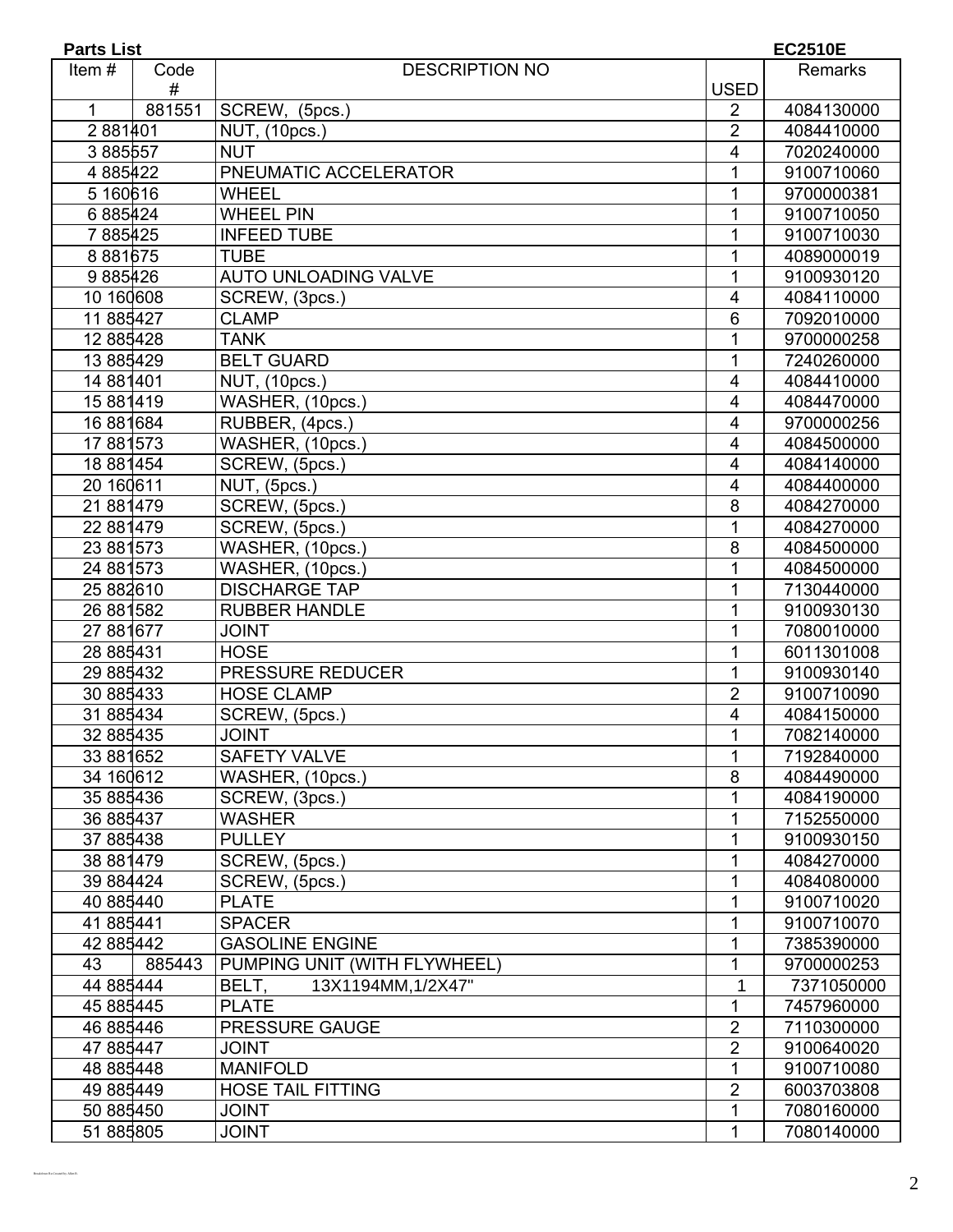| <b>Parts List</b> | <b>EC2510E</b> |                                                        |             |            |
|-------------------|----------------|--------------------------------------------------------|-------------|------------|
| Item#             | Code<br>#      | <b>DESCRIPTION NO</b>                                  | <b>USED</b> | Remarks    |
| 52 88 5451        |                | <b>SPACER</b>                                          | 1           | 7458940000 |
| 53 16 0598        |                | <b>JOINT</b>                                           | 1           | 7084240000 |
| 54 88 1579        |                | TOOTHED WASHED, (10pcs.)                               | 1           | 4084530000 |
| 55 30 2012        |                | <b>NUT M5</b>                                          | 1           | N/A        |
|                   |                |                                                        |             |            |
|                   |                |                                                        |             |            |
|                   |                |                                                        |             |            |
|                   |                |                                                        |             |            |
|                   |                |                                                        |             |            |
|                   |                |                                                        |             |            |
|                   |                |                                                        |             |            |
|                   |                |                                                        |             |            |
|                   |                |                                                        |             |            |
|                   |                |                                                        |             |            |
|                   |                |                                                        |             |            |
|                   |                |                                                        |             |            |
|                   |                |                                                        |             |            |
|                   |                |                                                        |             |            |
|                   |                |                                                        |             |            |
|                   |                |                                                        |             |            |
|                   |                |                                                        |             |            |
|                   |                |                                                        |             |            |
|                   |                |                                                        |             |            |
|                   |                |                                                        |             |            |
|                   |                |                                                        |             |            |
|                   |                |                                                        |             |            |
|                   |                |                                                        |             |            |
|                   |                |                                                        |             |            |
|                   |                |                                                        |             |            |
|                   |                |                                                        |             |            |
|                   |                |                                                        |             |            |
|                   |                |                                                        |             |            |
|                   |                |                                                        |             |            |
|                   |                |                                                        |             |            |
|                   |                |                                                        |             |            |
|                   |                |                                                        |             |            |
|                   |                |                                                        |             |            |
|                   |                |                                                        |             |            |
|                   |                | <b>Optional Accessories:</b>                           |             |            |
|                   |                | 19210B COMPRESSOR OIL<br>(12 box, 8oz bottles SAE5W50) |             |            |
|                   | 191021         | 3/8"NPT Mx1/4"IND COUPLER 1each<br>(COMPRESSOR)        |             |            |
|                   | 190061         | (HOSE END)<br>3/8"NPT Fx1/4"IND PLUG 1each             |             |            |
| 19407             |                | AIR HOSE 100'x3/8"RUBBER                               |             |            |
|                   | 191151         | 3/8"NPT Fx1/4"IND COUPLER 1ea<br>(HOSE END)            |             |            |
|                   |                |                                                        |             |            |
|                   |                |                                                        |             |            |
|                   |                |                                                        |             |            |
|                   |                | $C/F =$ Call Factory                                   |             |            |

Breakdown Re-Created by Allen R.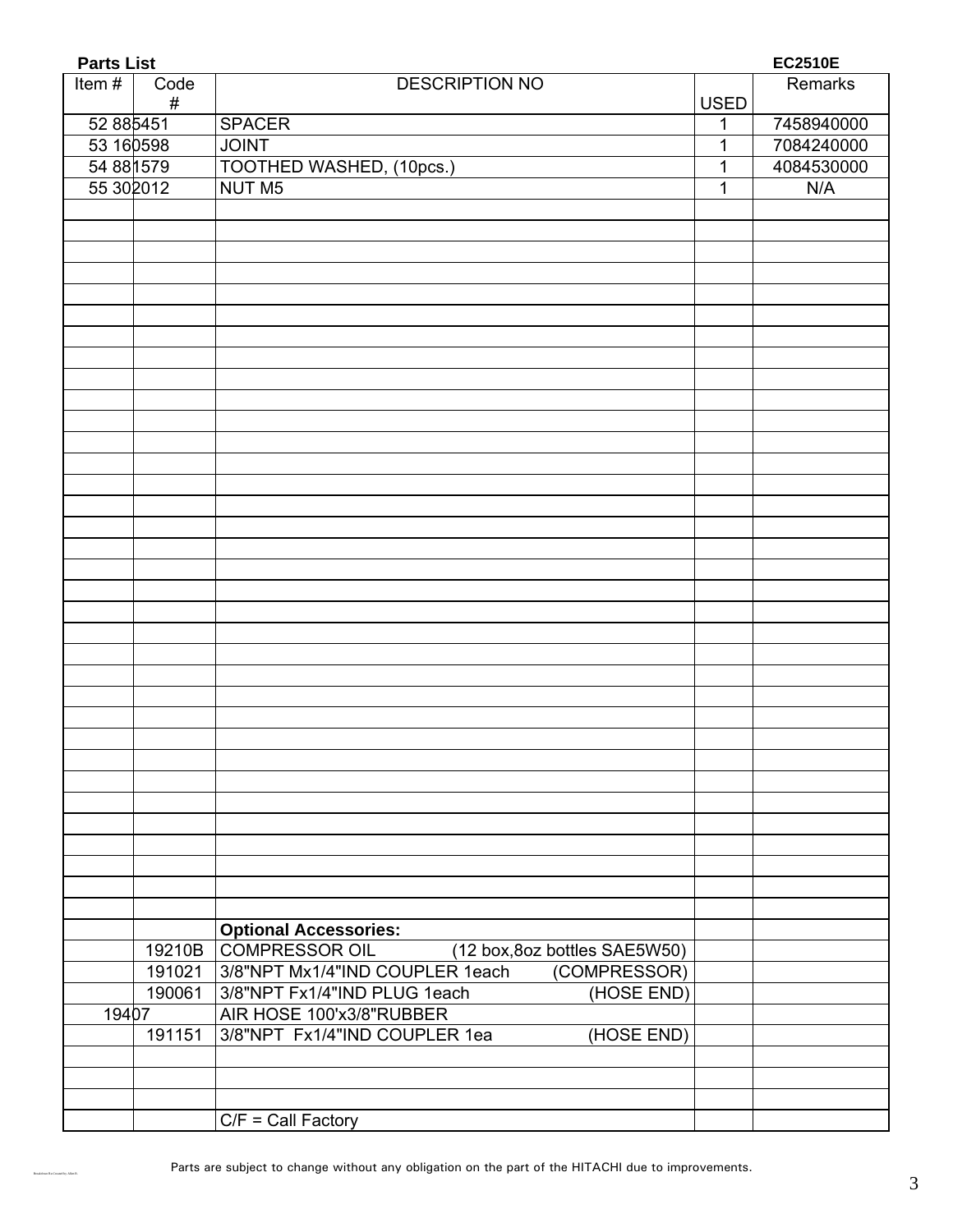### **Pump Section**



Breakdown Re-Created by Allen R.